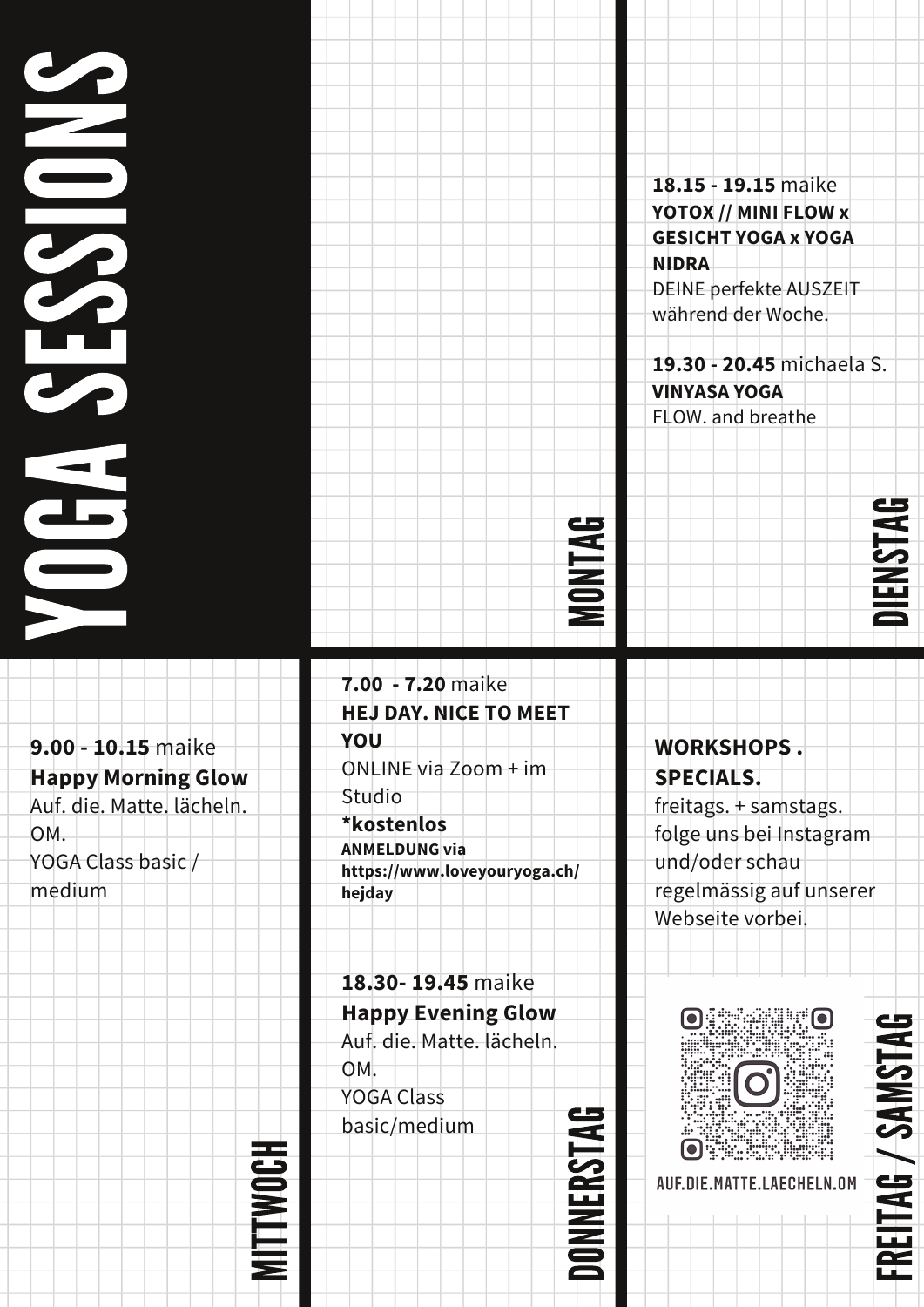"Yoga is not about touching your toes. It's about what you learn on the way down."

Jigar Gorg

#### **Für mehr Infos & Specials "Online + live on the Mat" follow us**



AUF.DIE.MATTE.LAECHELN.OM

ANMELDUNG VIA EVERSPORTS auf UNSERER HOMEPAGE **www.loveyouryoga.ch**